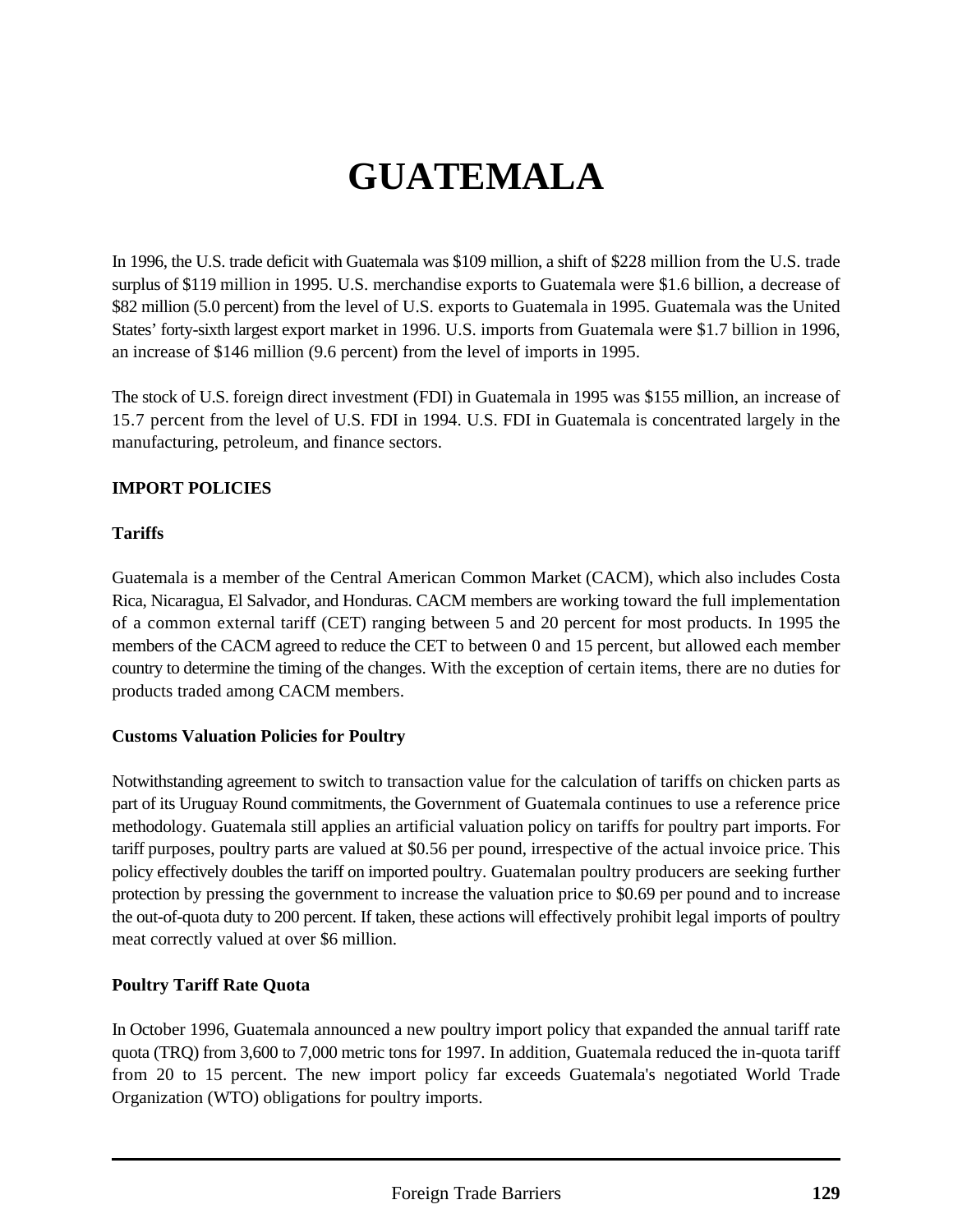## **Guatemala**

#### **Grain Price Bands**

Price bands for corn and rice were eliminated in late 1995. Guatemala has yet to formally eliminate price bands for sorghum. However, in view of the January 1, 1997, across-the-board reductions in tariffs on most agricultural products, price bands for sorghum have been effectively eliminated.

#### **Apple Import Permits**

U.S. companies have cited the uncertainty of obtaining an import license as the reason they have not expanded their investment to distribute U.S. apples. The result is an estimated \$1 million in lost export sales.

#### **STANDARDS, TESTING, LABELING, AND CERTIFICATION**

Under Guatemalan law, products sold in the domestic market must be tested, registered, and carry labels in Spanish. Both enforcement of and compliance with the law are irregular. If fully enforced, the requirement could restrict and/or delay the entry of an estimated \$43 million of U.S. exports due to the time required to test and register products.

#### **GOVERNMENT PROCUREMENT**

Under the government procurement law, all government purchases over \$161,000 must be submitted for public competitive bidding of no less than five bidders. Foreign suppliers must meet pre-qualification requirements and submit bids through locally-established representatives. Exceptions exist only when a project is considered to be so urgent as to be declared a national emergency, in which case the government can forego the bidding process and may acquire the goods or services from local firms or through direct importation. The U.S. Embassy is unaware of any discrimination against products of U.S. origin, which generally enjoy good success in the government procurement market.

#### **LACK OF INTELLECTUAL PROPERTY PROTECTION**

Although Guatemala is making some efforts to modernize its IPR regime, its protection of intellectual property remains inadequate. Legislation enabling accession to the Paris Convention is pending in the Congress, accession to the Berne Convention is awaiting presidential signature, and Guatemala expects to complete the process of approving the Central American Convention on Industrial Property later this year.

#### **Copyrights**

A new copyright law has been pending since 1994. Current Guatemalan law does not expressly protect computer software. A 1992 law authorized a federal regulatory entity to enforce the international IPR obligations of local cable television operators. To date, however, no implementing action has been taken and the entity has not been established. In 1994, on the basis of agreements between Guatemalan cable television operators and the Motion Picture Exporters Association of America (MPEAA), the MPEAA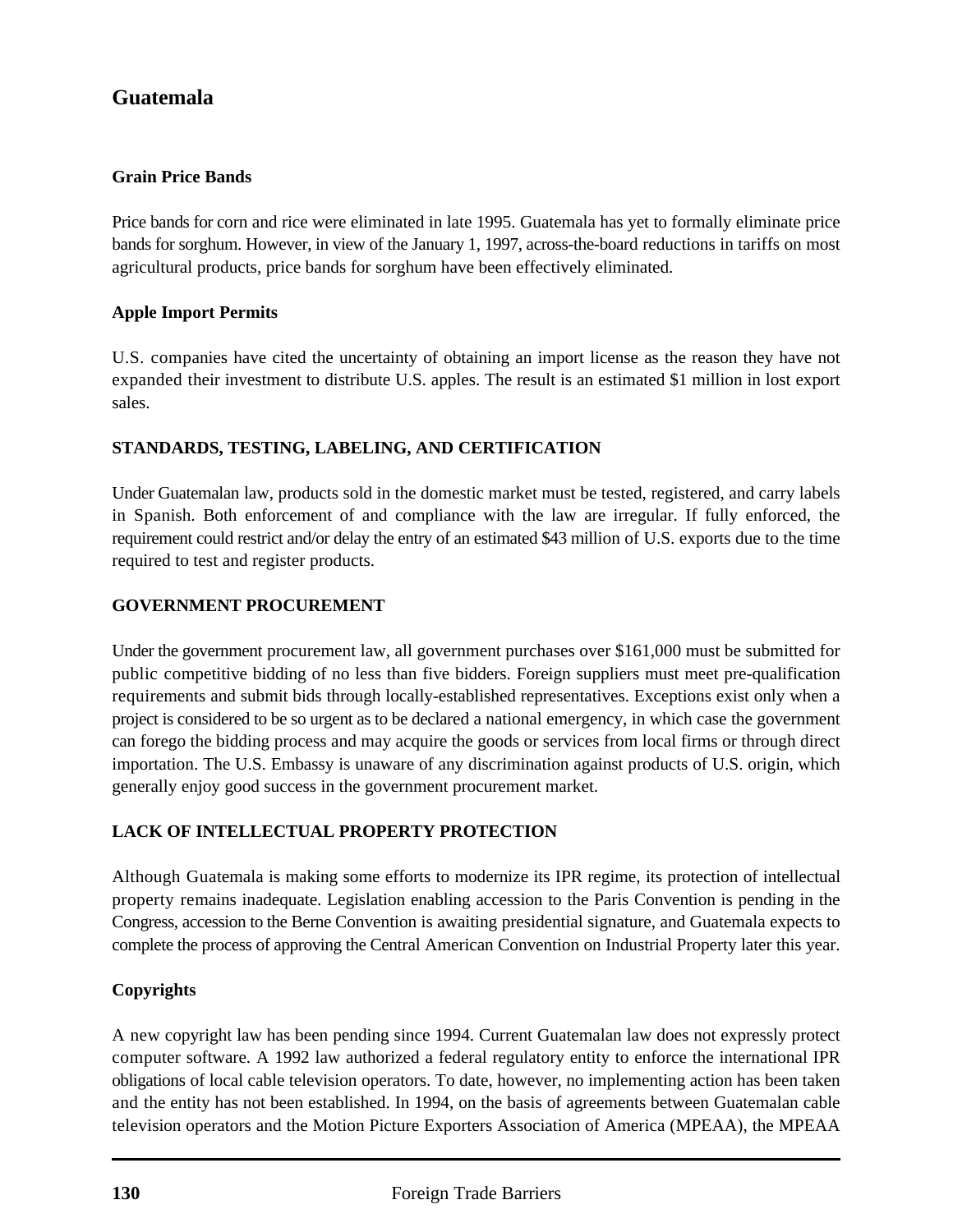withdrew its Generalized System of Preferences (GSP) petition alleging persistent copyright infringement and piracy of satellite signals. In October 1995, citing violations of those agreements by cable companies, the MPA (successor to the MPEAA) voided the 1994 agreements and instructed cable operators to cease transmission of MPA member companies signals. A number of cable companies ignored the demand and continued pirating the signals while they sought to reopen negotiations with the signal providers.

A report prepared in 1995 by the International Intellectual Property Alliance estimated that losses in Guatemala due to copyright infringements cost U.S. firms \$9.7 million annually.

#### **Patents**

Guatemala's patent law is out of date and deficient in several areas, including limits on protection to only fifteen years (ten years for food, beverages, medicines, and agrochemicals), broad compulsory licensing provisions, and lack of protection against parallel imports. A number of subject areas are not patentable, including mathematical methods, living organisms, commercial plans, and chemical compounds or compositions. Under the WTO Agreement on Trade-Related Aspects of Intellectual Property Rights (TRIPs), Guatemala was required to establish a patent "mailbox" for pharmaceutical and agricultural chemical products by January 1, 1995, but has not done so. In addition, Guatemala does not provide exclusive marketing rights for pharmaceutical and agricultural products, which are subject to "mailbox" applications, as required by the TRIPs Agreement.

## **Trademarks**

Guatemala's law provides insufficient protection for owners of well-known trademarks, since the right to exclusive use is granted to the first to file. This has permitted third parties to register and use (or prevent the genuine trademark holder from using) internationally-well-known trademarks. Sales of falsified namebrand clothing and other merchandise are common in Guatemala. Guatemala is a signatory of the 1994 revision of the Central American Convention for the Protection of Industrial Property. If the convention comes into force and is ratified by Guatemala, some of these deficiencies should be overcome. In January 1996, however, the Guatemalan Congress voted against ratification of the Convention. The Government of Guatemala has indicated it will resubmit the protocol to the legislature in 1997.

#### **SERVICES BARRIERS**

Majority foreign ownership in telecommunications services is not permitted. However, professional services, such as legal and medical services, may be offered by anyone who has passed the Guatemalan licensing exams and has properly incorporated. The major U.S. public accounting firms have affiliates in Guatemala.

## **INVESTMENT BARRIERS**

Guatemala generally welcomes foreign investment, although the complex and often confusing welter of laws and regulations can be discouraging. Legislation designed to assure national treatment, clarify investment rules, and speed registration was adopted in 1995, but has yet to be implemented. Restrictions